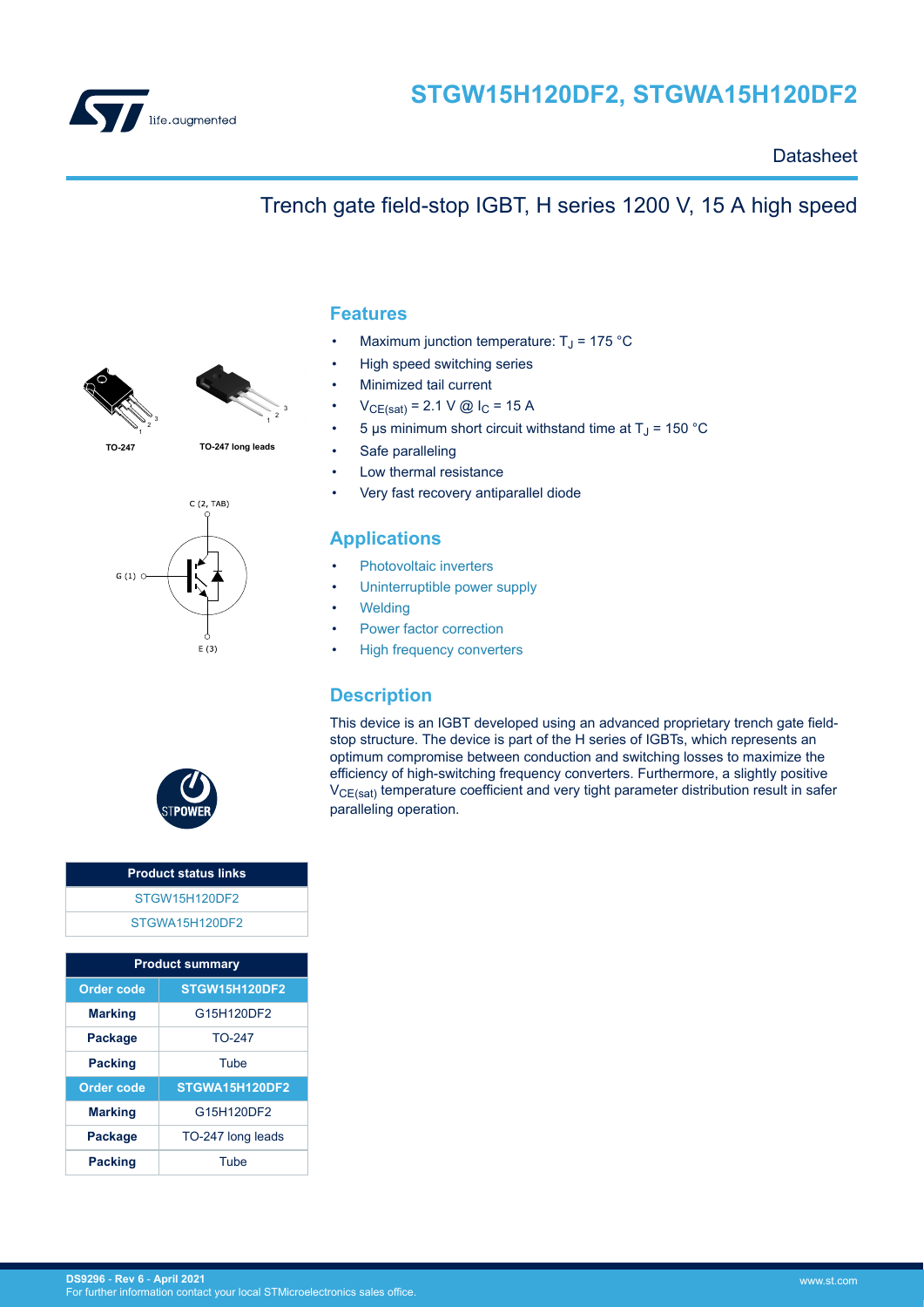<span id="page-1-0"></span>

# **1 Electrical ratings**

| <b>Symbol</b>           | <b>Parameter</b>                                                     | Value        | <b>Unit</b>    |  |
|-------------------------|----------------------------------------------------------------------|--------------|----------------|--|
| $V_{CES}$               | Collector-emitter voltage ( $V_{GE} = 0 V$ )                         | 1200         | V              |  |
| $I_{\rm C}$             | Continuous collector current at $T_C = 25 °C$                        | 30           | $\overline{A}$ |  |
|                         | Continuous collector current at $T_c$ = 100 °C                       | 15           |                |  |
| $I_{CP}^{(1)}$          | Pulsed collector current                                             | 60           | $\overline{A}$ |  |
|                         | Gate-emitter voltage                                                 | ±20          | $\vee$         |  |
| $V_{GE}$                | Transient gate-emitter voltage ( $t_p \le 10 \mu s$ , D $\le 0.01$ ) | ±30          |                |  |
| ΙF                      | Continuous forward current at $T_c$ = 25 °C                          | 30           | A              |  |
|                         | Continuous forward current at $T_c$ = 100 °C                         | 15           |                |  |
| $I_{FP}$ <sup>(1)</sup> | Pulsed forward current                                               | 60           | $\overline{A}$ |  |
| $P_{TOT}$               | Total power dissipation at $T_C$ = 25 °C                             | 259          | W              |  |
| T <sub>STG</sub>        | Storage temperature range                                            | $-55$ to 150 | $^{\circ}$ C   |  |
| ΤJ                      | Operating junction temperature range                                 | $-55$ to 175 | $^{\circ}$ C   |  |

## **Table 1. Absolute maximum ratings**

*1. Pulse width limited by maximum junction temperature.*

#### **Table 2. Thermal data**

| <b>Symbol</b> | <b>Parameter</b>                           | Value | <b>Unit</b>   |
|---------------|--------------------------------------------|-------|---------------|
| $R_{thJC}$    | Thermal resistance, junction-to-case IGBT  | 0.58  | $\degree$ C/W |
|               | Thermal resistance, junction-to-case diode | 1.47  |               |
| $R_{th,JA}$   | Thermal resistance, junction-to-ambient    | 50    | $\degree$ C/W |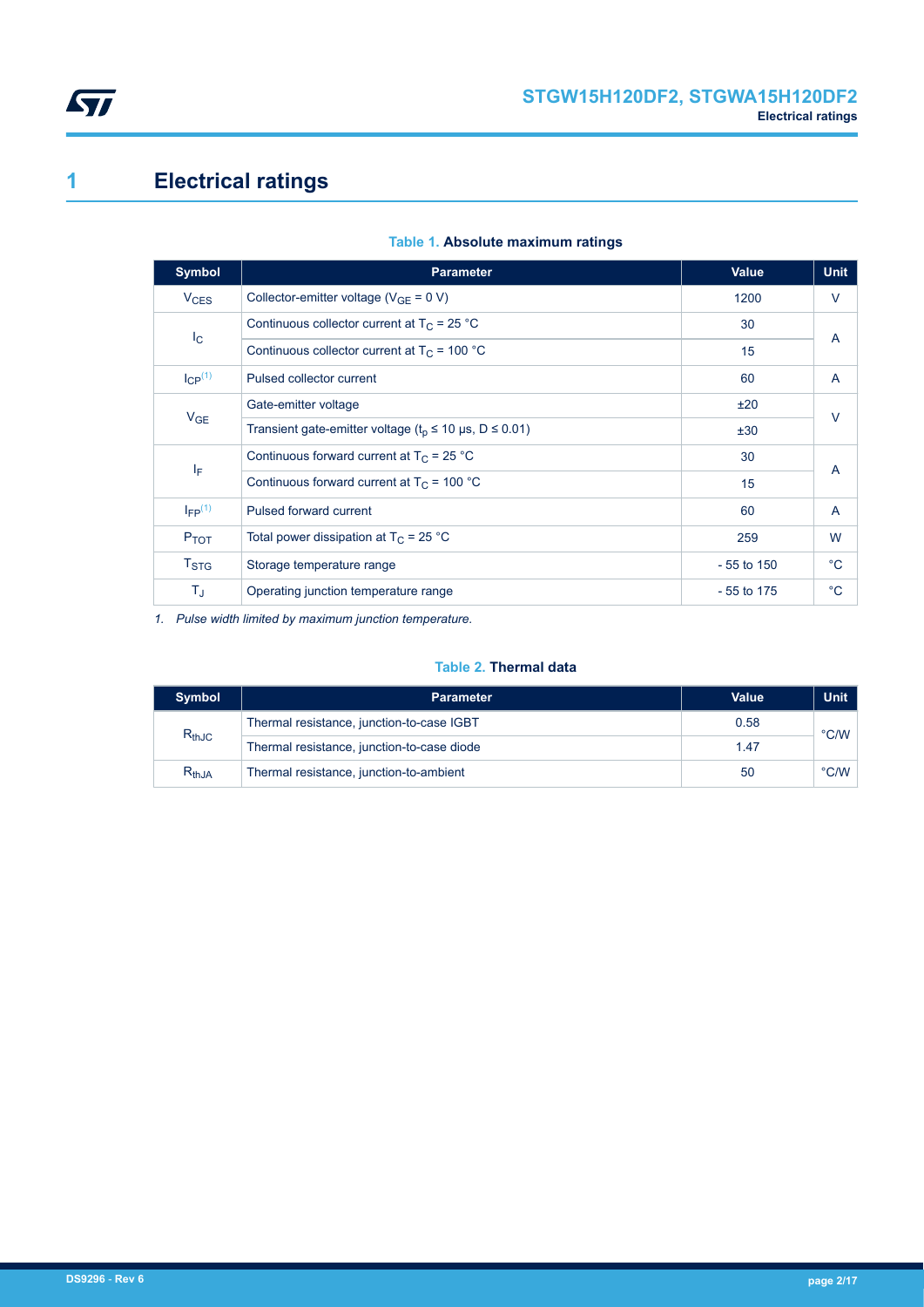

# <span id="page-2-0"></span>**2 Electrical characteristics**

 $T_J$  = 25 °C unless otherwise specified.

| <b>Symbol</b>       | <b>Parameter</b>                        | <b>Test conditions</b>                                          | Min. | Typ. | Max.           | <b>Unit</b> |
|---------------------|-----------------------------------------|-----------------------------------------------------------------|------|------|----------------|-------------|
| $V_{(BR)CES}$       | Collector-emitter breakdown<br>voltage  | $V_{GF} = 0 V, I_C = 2 mA$                                      | 1200 |      |                | $\vee$      |
|                     |                                         | $V_{GF}$ = 15 V, I <sub>C</sub> = 15 A                          |      | 2.1  | 2.6            |             |
| $V_{CE(sat)}$       | Collector-emitter saturation<br>voltage | $V_{GF}$ = 15 V, I <sub>C</sub> = 15 A, T <sub>J</sub> = 125 °C |      | 2.4  |                | $\vee$      |
|                     |                                         | $V_{GF}$ = 15 V, I <sub>C</sub> = 15 A, T <sub>J</sub> = 175 °C |      | 2.5  |                |             |
|                     | Forward on-voltage                      | $I_F = 25 A$                                                    |      | 3.5  | 4.4            |             |
| $V_F$               |                                         | $I_F = 25 A$ , T <sub>J</sub> = 125 °C                          |      | 2.6  |                | $\vee$      |
|                     |                                         | $I_F = 25 A$ , T <sub>J</sub> = 175 °C                          |      | 2.2  |                |             |
| V <sub>GE(th)</sub> | Gate threshold voltage                  | $V_{CF} = V_{GF}$ , $I_C = 500 \mu A$                           | 5    | 6    | $\overline{7}$ | $\vee$      |
| $I_{CES}$           | Collector cut-off current               | $V_{GE}$ = 0 V, $V_{CE}$ = 1200 V                               |      |      | 25             | μA          |
| <b>IGES</b>         | Gate-emitter leakage current            | $V_{CF} = 0 V$ , $V_{GF} = \pm 20 V$                            |      |      | 250            | nA          |

#### **Table 3. Static characteristics**

## **Table 4. Dynamic characteristics**

| <b>Symbol</b>    | <b>Parameter</b>             | <b>Test conditions</b>                                                                                              | Min.                     | Typ. | Max.                     | <b>Unit</b> |
|------------------|------------------------------|---------------------------------------------------------------------------------------------------------------------|--------------------------|------|--------------------------|-------------|
| $C_{\text{ies}}$ | Input capacitance            | $V_{CF}$ = 25 V, f = 1 MHz, $V_{GF}$ = 0 V                                                                          | $\overline{\phantom{0}}$ | 1300 | $\overline{\phantom{a}}$ | pF          |
| C <sub>oes</sub> | Output capacitance           |                                                                                                                     | $\overline{\phantom{0}}$ | 105  | ٠                        | pF          |
| $C_{res}$        | Reverse transfer capacitance |                                                                                                                     | $\overline{\phantom{0}}$ | 32   | ٠                        | pF          |
| $Q_{q}$          | Total gate charge            | $V_{\text{CC}}$ = 960 V, I <sub>C</sub> = 15 A, V <sub>GF</sub> = 15 V<br>(see Figure 28. Gate charge test circuit) | $\overline{\phantom{0}}$ | 67   | $\overline{\phantom{0}}$ | nC          |
| $Q_{ge}$         | Gate-emitter charge          |                                                                                                                     | $\overline{\phantom{a}}$ | 8    | $\overline{\phantom{0}}$ | nC          |
| $Q_{gc}$         | Gate-collector charge        |                                                                                                                     | $\overline{\phantom{0}}$ | 38   | ٠                        | nC          |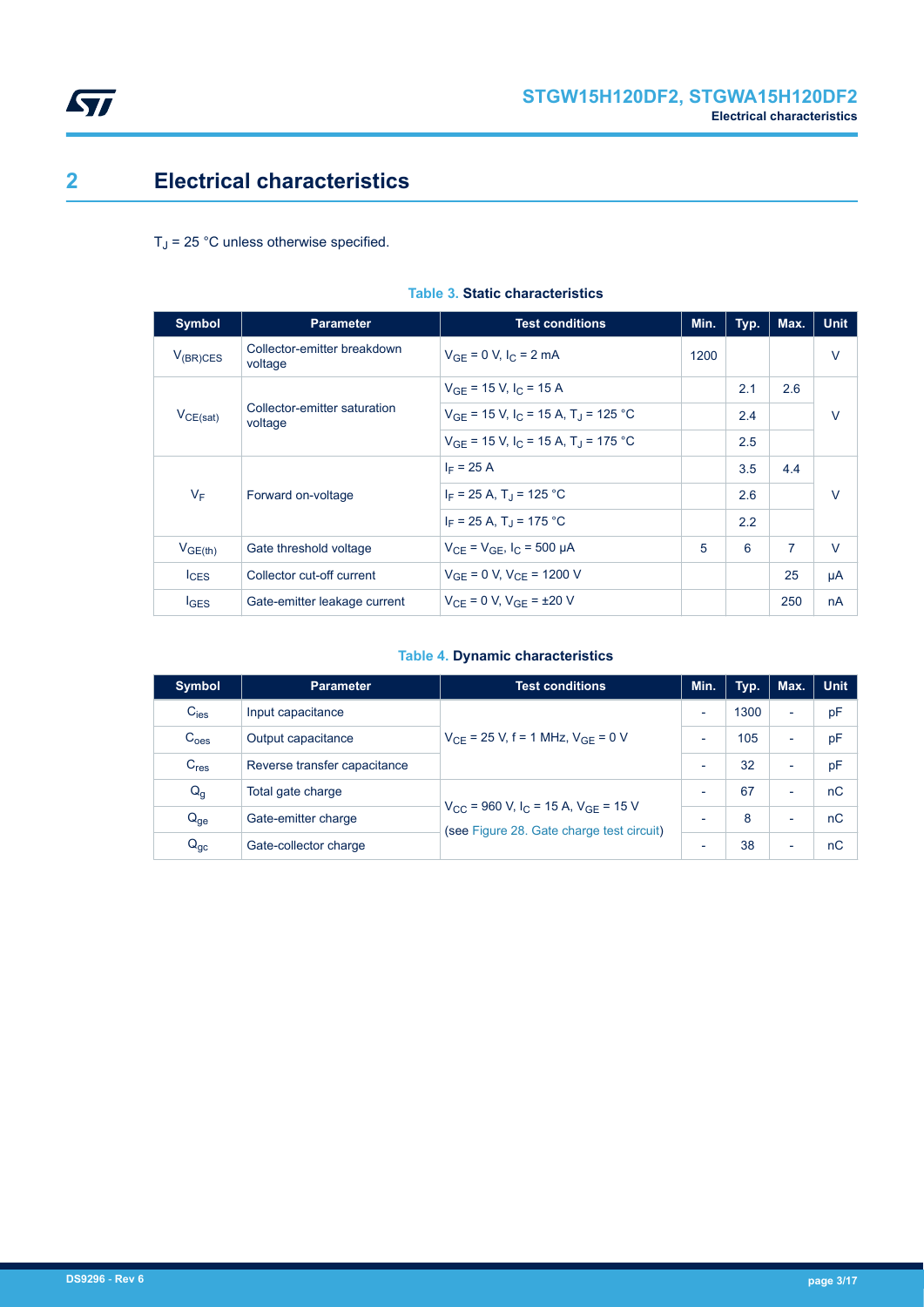| <b>Symbol</b>   | <b>Parameter</b>             | <b>Test conditions</b>                                            | Min. | Typ. | Max.                     | <b>Unit</b> |
|-----------------|------------------------------|-------------------------------------------------------------------|------|------|--------------------------|-------------|
| $t_{d(on)}$     | Turn-on delay time           |                                                                   |      | 23   | $\overline{\phantom{a}}$ | ns          |
| $t_{r}$         | Current rise time            |                                                                   |      | 7.4  | -                        | ns          |
| $(di/dt)_{on}$  | Turn-on current slope        | $V_{CE}$ = 600 V, I <sub>C</sub> = 15 A,                          |      | 1621 | $\overline{\phantom{a}}$ | $A/\mu s$   |
| $t_{d(Off)}$    | Turn-off delay time          | $R_G$ = 10 $\Omega$ , $V_{GE}$ = 15 V                             |      | 111  | $\overline{\phantom{a}}$ | ns          |
| $t_{\rm f}$     | <b>Current fall time</b>     | (see Figure 27. Test circuit for inductive                        |      | 111  | $\overline{\phantom{0}}$ | ns          |
| $E_{on}^{(1)}$  | Turn-on switching energy     | load switching)                                                   |      | 0.38 | $\overline{\phantom{a}}$ | mJ          |
| $E_{off}^{(2)}$ | Turn-off switching energy    |                                                                   |      | 0.37 | $\overline{\phantom{a}}$ | mJ          |
| $E_{ts}$        | Total switching energy       |                                                                   |      | 0.75 | $\overline{\phantom{a}}$ | mJ          |
| $t_{d(on)}$     | Turn-on delay time           |                                                                   |      | 23.5 | ÷.                       | ns          |
| $t_{r}$         | Current rise time            |                                                                   |      | 8    | $\overline{\phantom{0}}$ | ns          |
| $(di/dt)_{on}$  | Turn-on current slope        | $V_{CF}$ = 600 V, I <sub>C</sub> = 15 A,                          |      | 1525 | $\overline{\phantom{a}}$ | $A/\mu s$   |
| $t_{d(Off)}$    | Turn-off delay time          | $R_G$ = 10 Ω, $V_{GE}$ = 15 V, T <sub>J</sub> = 175 °C            |      | 118  | $\overline{\phantom{a}}$ | ns          |
| $t_{\rm f}$     | <b>Current fall time</b>     | (see Figure 27. Test circuit for inductive                        |      | 253  | $\overline{\phantom{a}}$ | ns          |
| $E_{on}^{(1)}$  | Turn-on switching energy     | load switching)                                                   |      | 0.65 | $\overline{\phantom{a}}$ | mJ          |
| $E_{off}^{(2)}$ | Turn-off switching energy    |                                                                   |      | 0.93 | $\overline{\phantom{0}}$ | mJ          |
| $E_{\text{ts}}$ | Total switching energy       |                                                                   |      | 1.58 | $\overline{\phantom{0}}$ | mJ          |
| $t_{\rm sc}$    | Short-circuit withstand time | $V_{CE}$ = 600 V, V <sub>GE</sub> = 15 V, T <sub>J</sub> = 150 °C | 5    |      | ۰                        | $\mu s$     |

## **Table 5. IGBT switching characteristics (inductive load)**

*1. Including the reverse recovery of the diode.*

*2. Including the tail of the collector current.*

### **Table 6. Diode switching characteristics (inductive load)**

| <b>Symbol</b>    | <b>Parameter</b>                                                       | <b>Test conditions</b>                                                                                                                                                    | Min.                     | Typ. | Max.                     | <b>Unit</b>  |
|------------------|------------------------------------------------------------------------|---------------------------------------------------------------------------------------------------------------------------------------------------------------------------|--------------------------|------|--------------------------|--------------|
| $t_{rr}$         | Reverse recovery time                                                  | $I_F$ = 15 A, $V_R$ = 600 V,                                                                                                                                              | $\overline{\phantom{a}}$ | 231  | $\overline{\phantom{a}}$ | ns           |
| $Q_{rr}$         | Reverse recovery charge                                                |                                                                                                                                                                           | $\overline{\phantom{a}}$ | 0.72 | $\overline{\phantom{a}}$ | μC           |
| $I_{\text{rrm}}$ | Reverse recovery current                                               | di/dt = 1000 A/ $\mu$ s, V <sub>GE</sub> = 15 V                                                                                                                           | $\overline{\phantom{a}}$ | 14.5 | ÷                        | A            |
| $dl_{rr}/dt$     | Peak rate of fall of reverse<br>recovery current during t <sub>h</sub> | (see Figure 27. Test circuit for inductive<br>load switching)                                                                                                             | $\overline{\phantom{a}}$ | 1200 | $\overline{\phantom{a}}$ | $A/\mu s$    |
| $E_{rr}$         | Reverse recovery energy                                                |                                                                                                                                                                           | $\overline{\phantom{a}}$ | 0.4  | $\sim$                   | mJ           |
| $t_{rr}$         | Reverse recovery time                                                  | $I_F$ = 15 A, $V_R$ = 600 V,<br>di/dt = 1000 A/ $\mu$ s, V <sub>GE</sub> = 15 V,<br>$T_{\rm J}$ = 175 °C<br>(see Figure 27. Test circuit for inductive<br>load switching) | $\blacksquare$           | 414  | $\overline{\phantom{a}}$ | ns           |
| $Q_{rr}$         | Reverse recovery charge                                                |                                                                                                                                                                           | $\overline{\phantom{a}}$ | 2.2  | $\overline{\phantom{a}}$ | μC           |
| $I_{\text{rrm}}$ | Reverse recovery current                                               |                                                                                                                                                                           | $\overline{\phantom{a}}$ | 21.5 |                          | $\mathsf{A}$ |
| $dl_{rr}/dt$     | Peak rate of fall of reverse<br>recovery current during the            |                                                                                                                                                                           | $\overline{\phantom{a}}$ | 632  |                          | $A/\mu s$    |
| $E_{rr}$         | Reverse recovery energy                                                |                                                                                                                                                                           | $\overline{\phantom{a}}$ | 1.3  |                          | mJ           |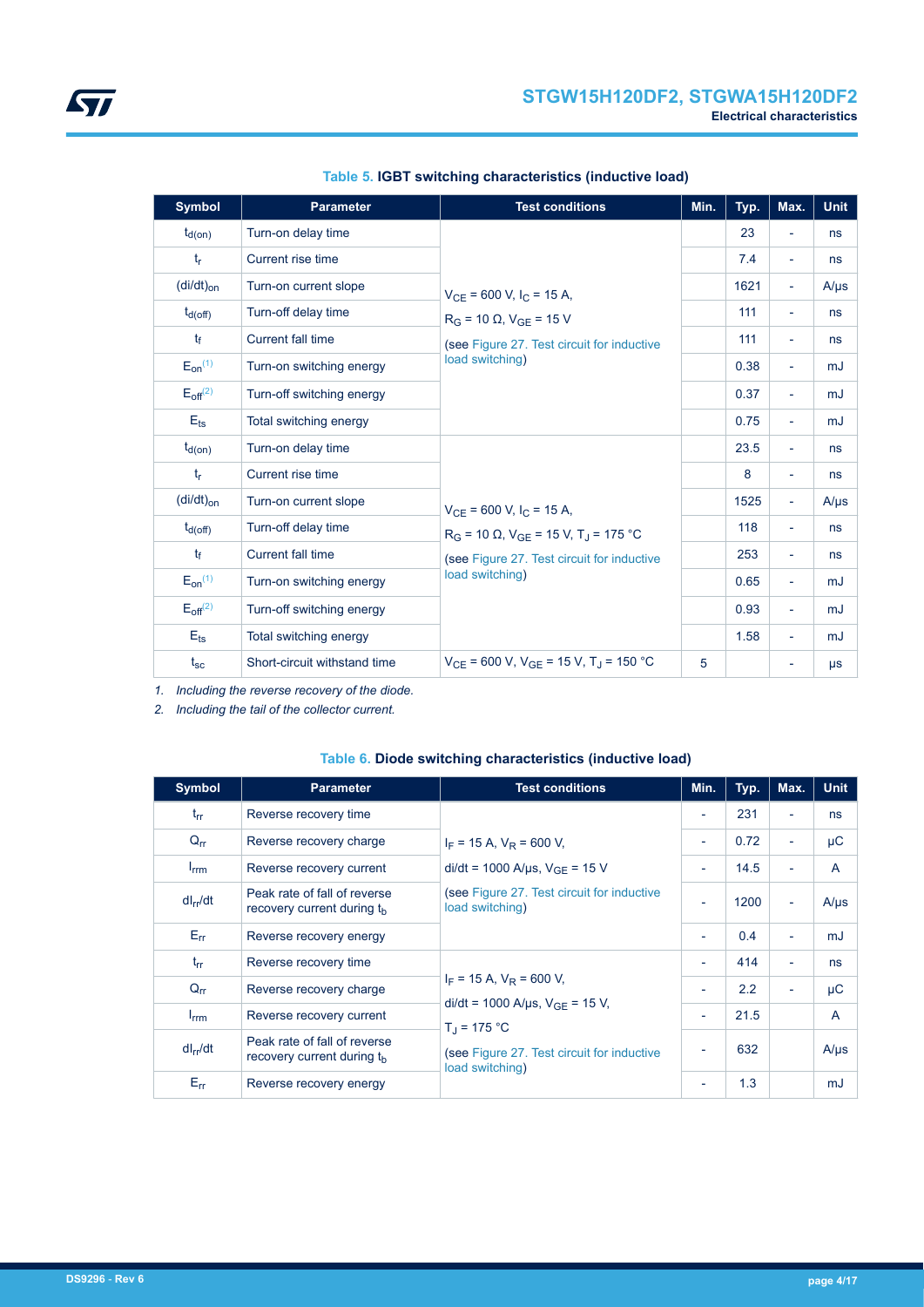<span id="page-4-0"></span>

## **2.1 Electrical characteristics (curves)**







**Figure 2. Collector current vs case temperature** IC 10 5  $0<sub>0</sub>$ 0 25 50 75 100 125 150 175 Tc(°C) (A) 15  $\overline{50}$ 20 VGE ≥ 15V, TJ ≤ 175 °C 25 30 GIPG020420141427FSR



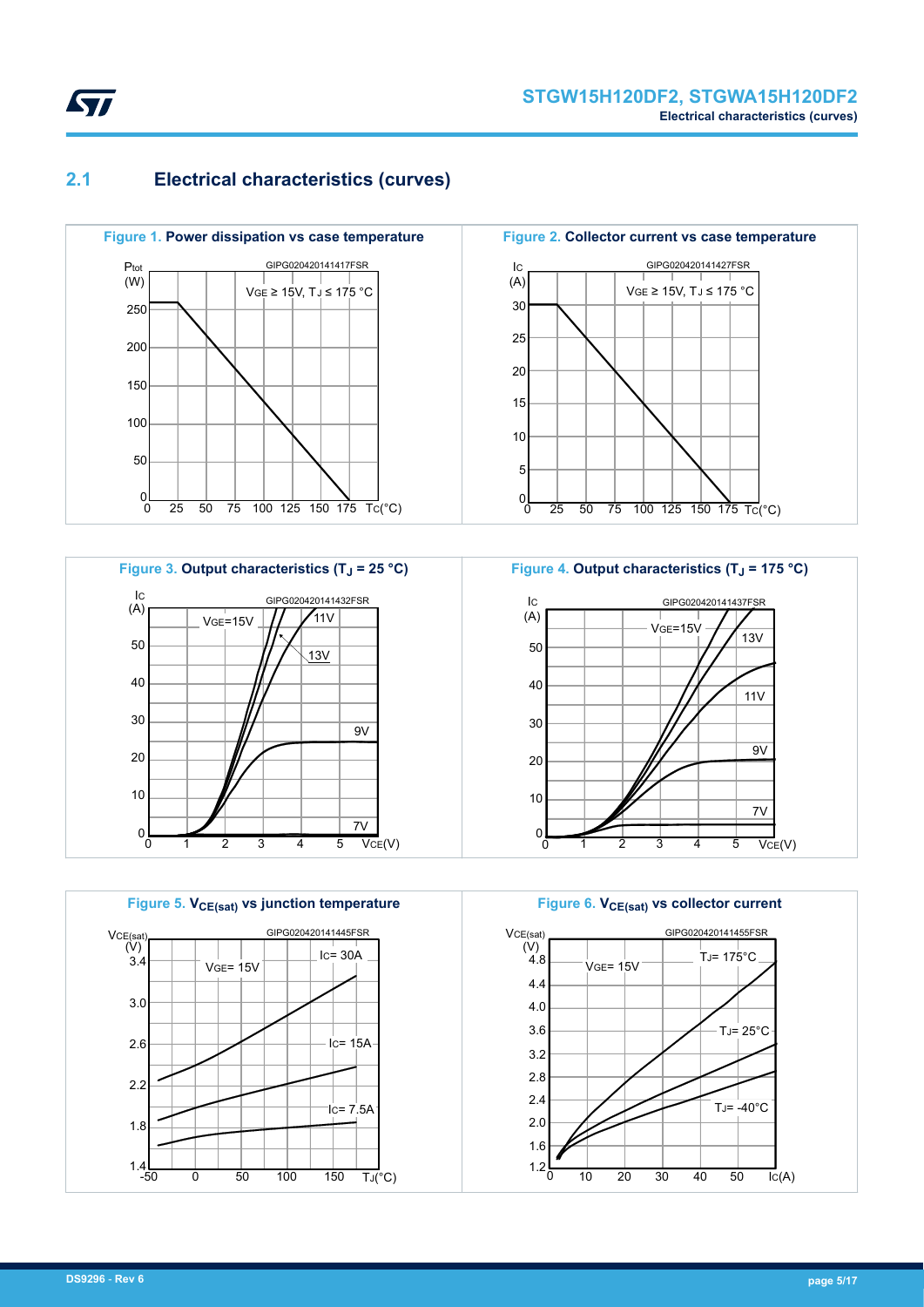





**Figure 10. Normalized VGE(th) vs junction temperature**







 $\overline{\mathsf{Vce}}(\mathsf{V})$ 

100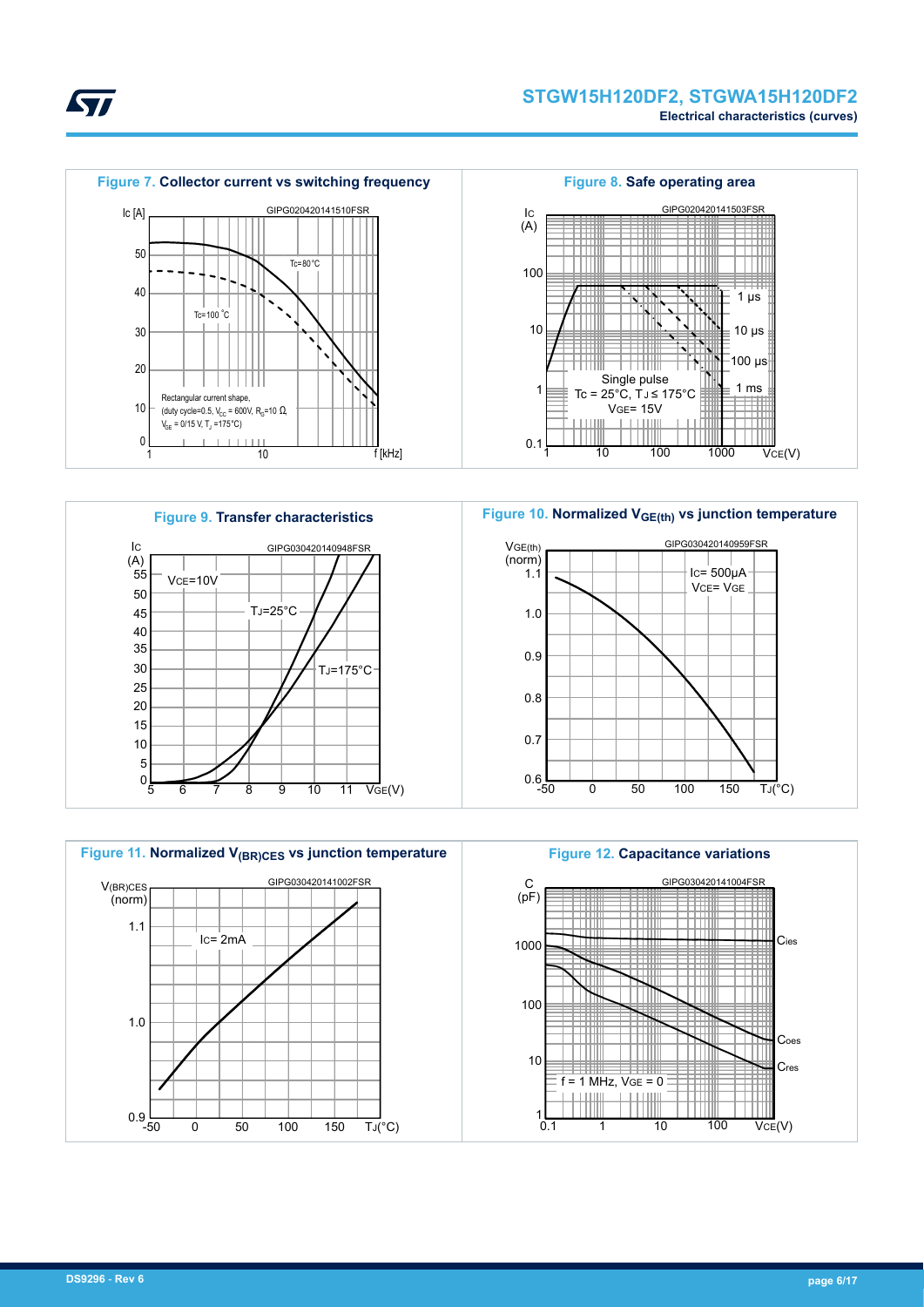



*kyi* 







**Figure 16. Switching energy vs junction temperature**



**Figure 18. Switching times vs gate resistance**

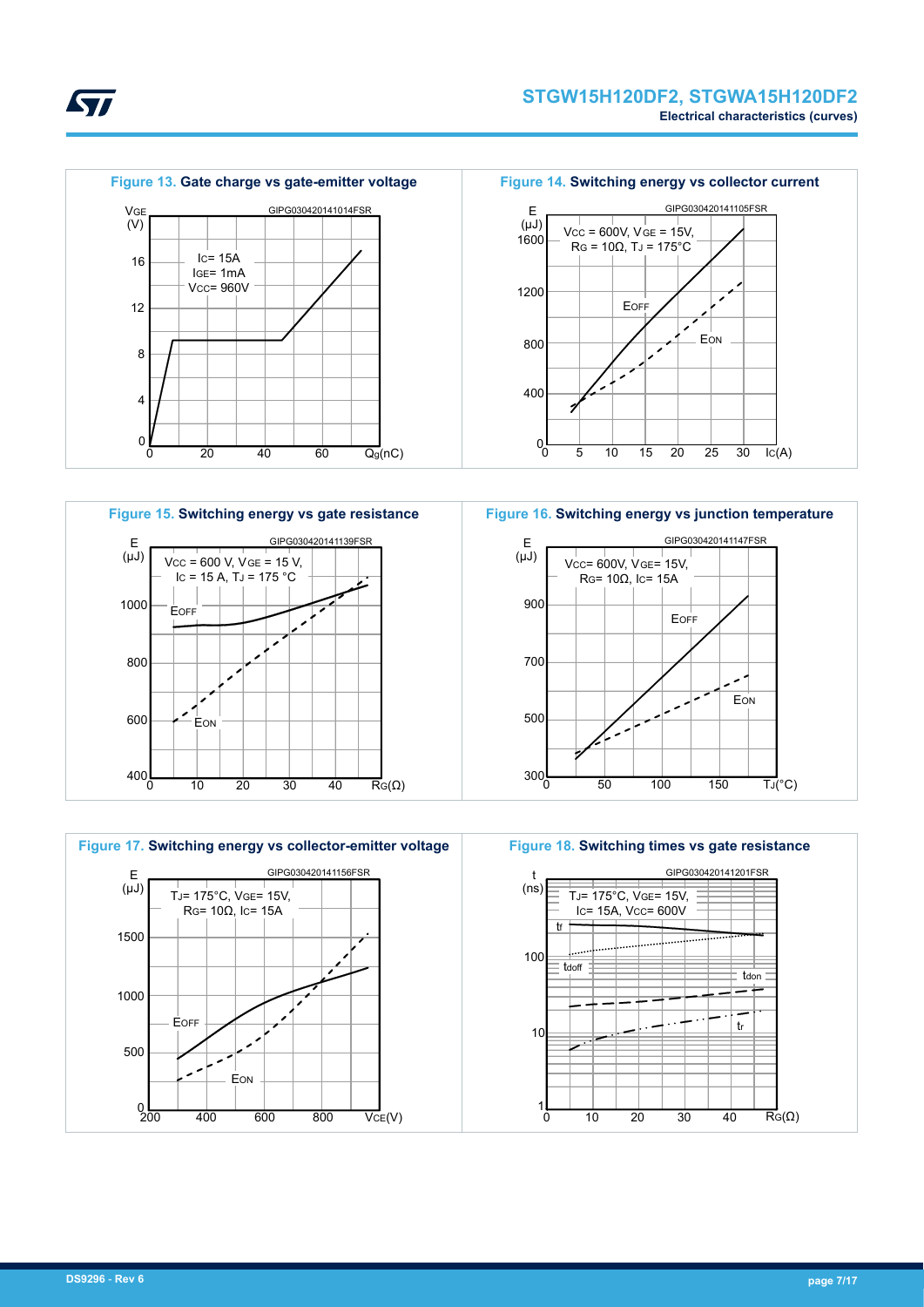

TJ= -40°C

GIPG030420141413FSR

TJ= 25°C

Figure 20. Diode V<sub>F</sub> vs forward current

VF (V)

7.0

6.0

5.0

4.0









**Figure 22. Reverse recovery time vs diode current slope**





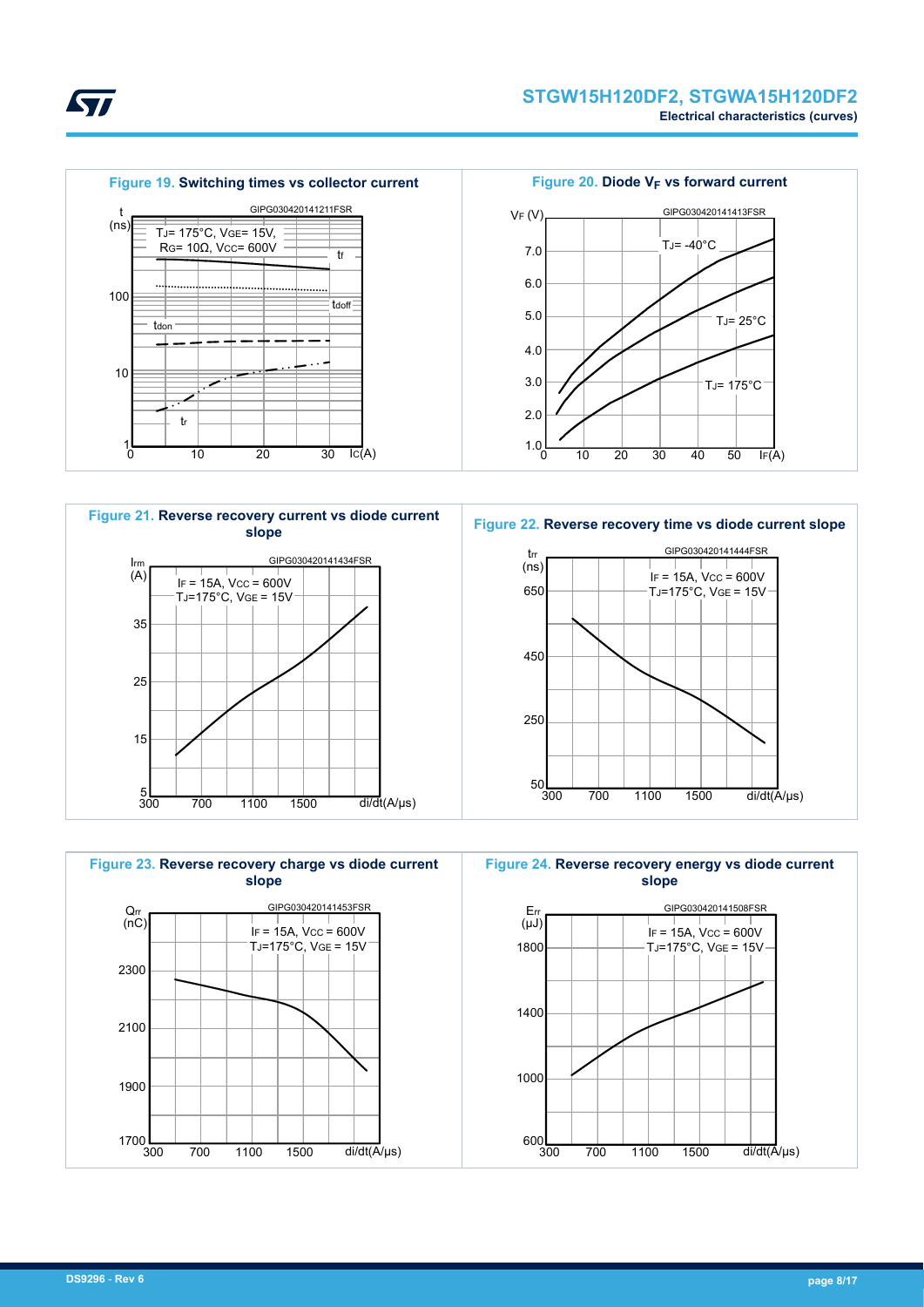



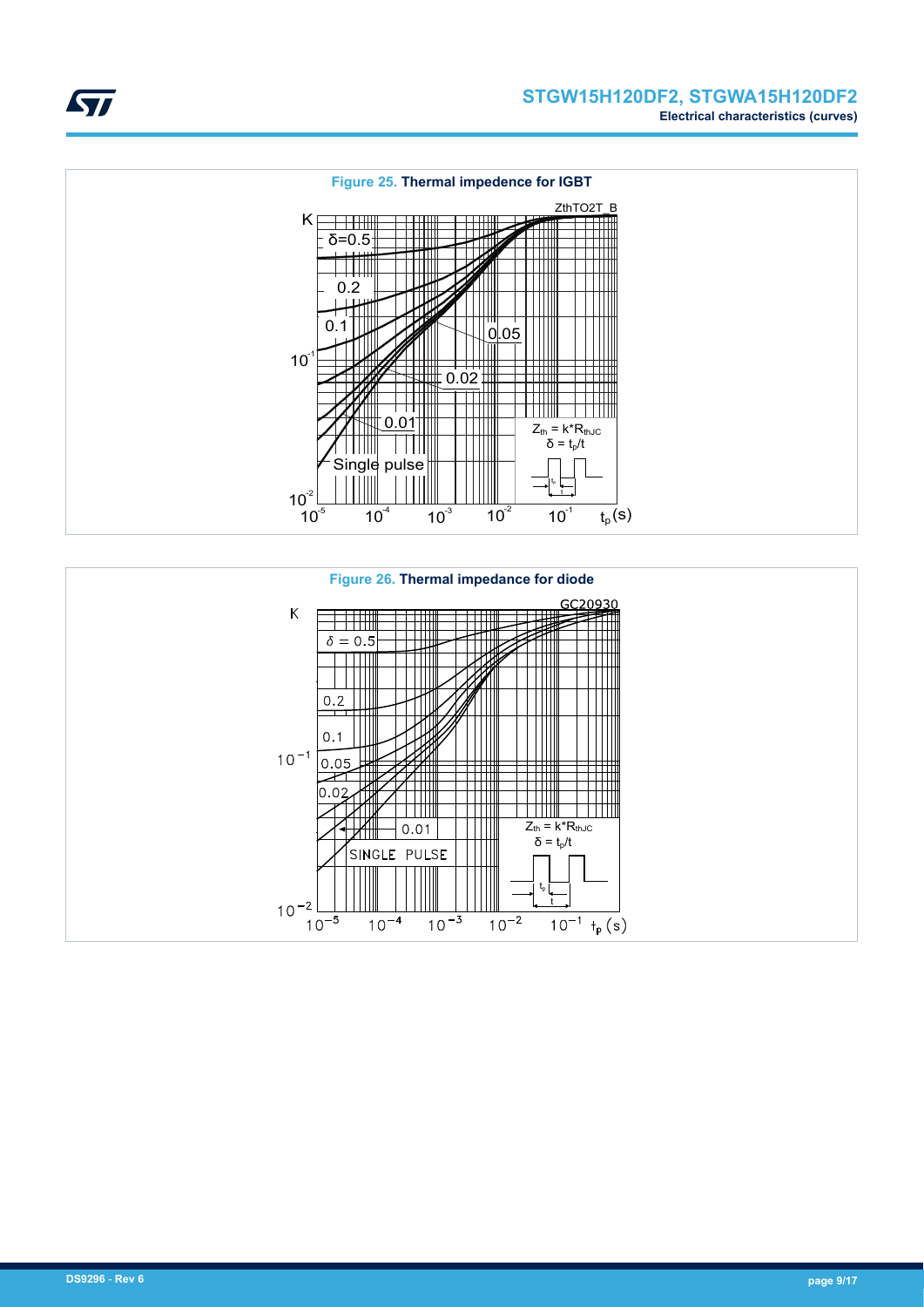<span id="page-9-0"></span>

# **3 Test circuits**





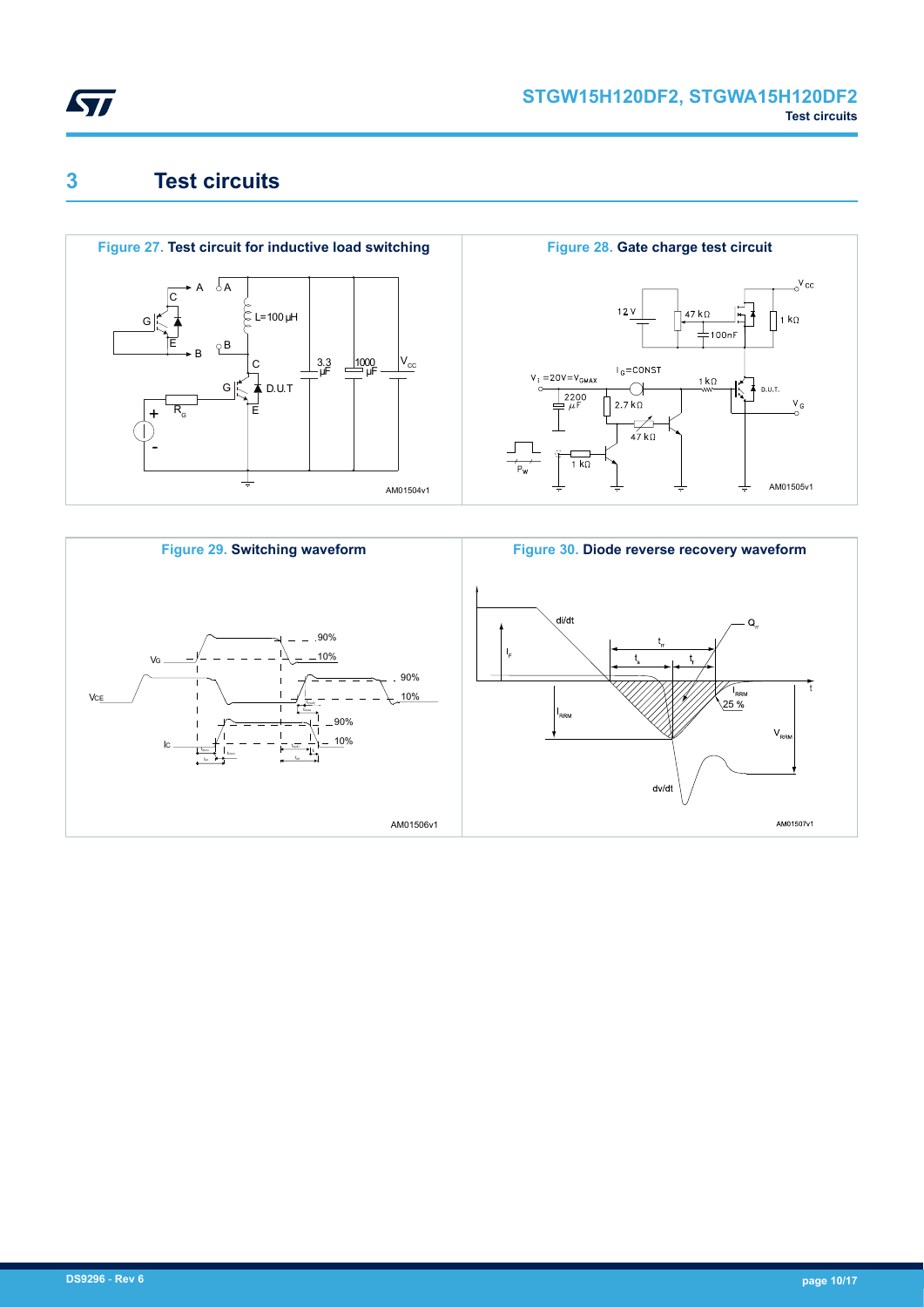<span id="page-10-0"></span>

# **4 Package information**

In order to meet environmental requirements, ST offers these devices in different grades of [ECOPACK](https://www.st.com/ecopack) packages, depending on their level of environmental compliance. ECOPACK specifications, grade definitions and product status are available at: [www.st.com.](http://www.st.com) ECOPACK is an ST trademark.

## **4.1 TO-247 package information**





0075325\_10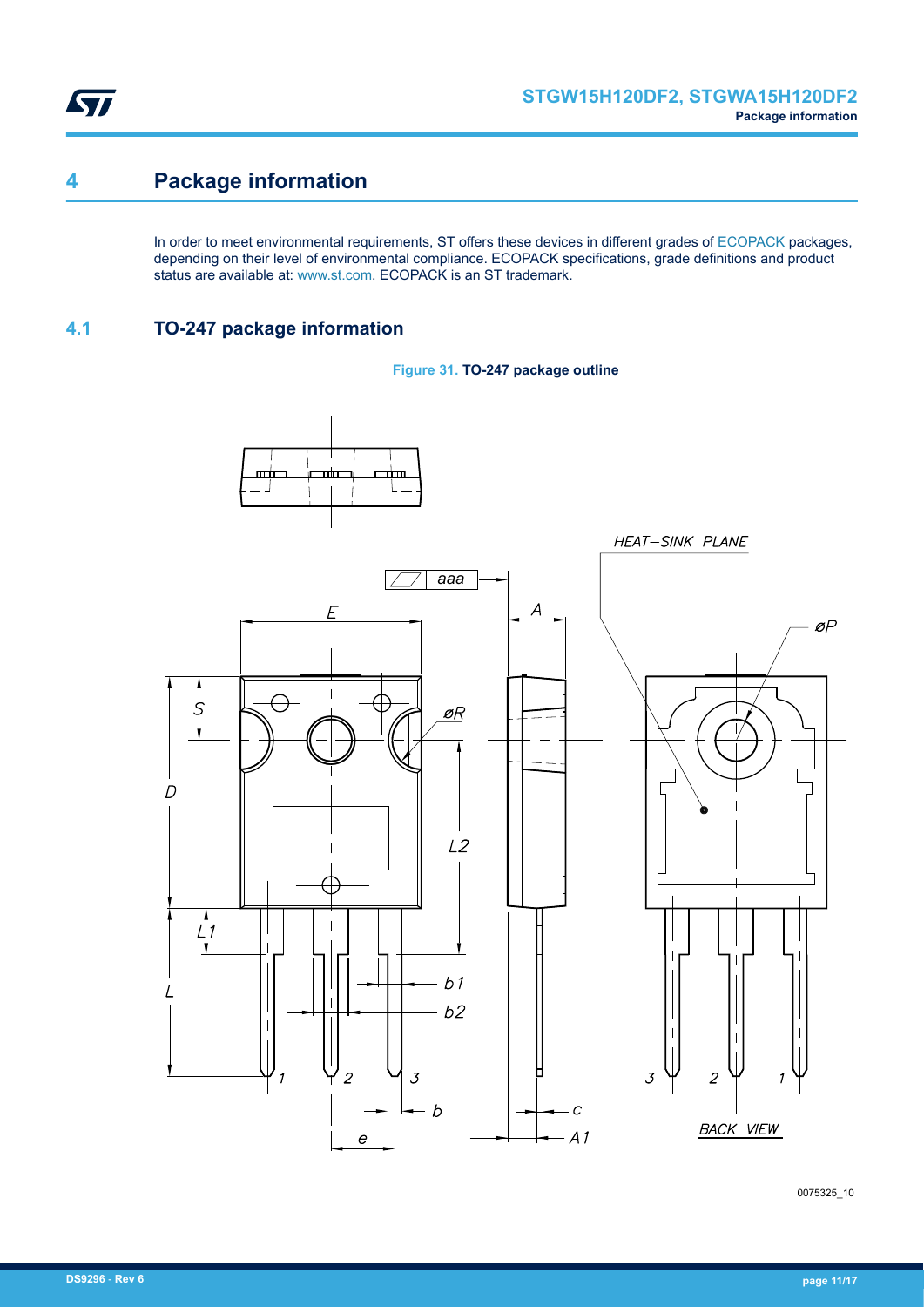| Dim.           |         | mm    |       |
|----------------|---------|-------|-------|
|                | Min.    | Typ.  | Max.  |
| $\mathsf{A}$   | 4.85    |       | 5.15  |
| A <sub>1</sub> | 2.20    |       | 2.60  |
| $\mathsf b$    | 1.0     |       | 1.40  |
| b1             | $2.0\,$ |       | 2.40  |
| b2             | 3.0     |       | 3.40  |
| $\mathbf{C}$   | 0.40    |       | 0.80  |
| $\mathsf D$    | 19.85   |       | 20.15 |
| E              | 15.45   |       | 15.75 |
| $\mathbf e$    | 5.30    | 5.45  | 5.60  |
| L              | 14.20   |       | 14.80 |
| L1             | 3.70    |       | 4.30  |
| L2             |         | 18.50 |       |
| ØP             | 3.55    |       | 3.65  |
| ØR             | 4.50    |       | 5.50  |
| $\mathbf S$    | 5.30    | 5.50  | 5.70  |
| aaa            |         | 0.04  | 0.10  |

## **Table 7. TO-247 package mechanical data**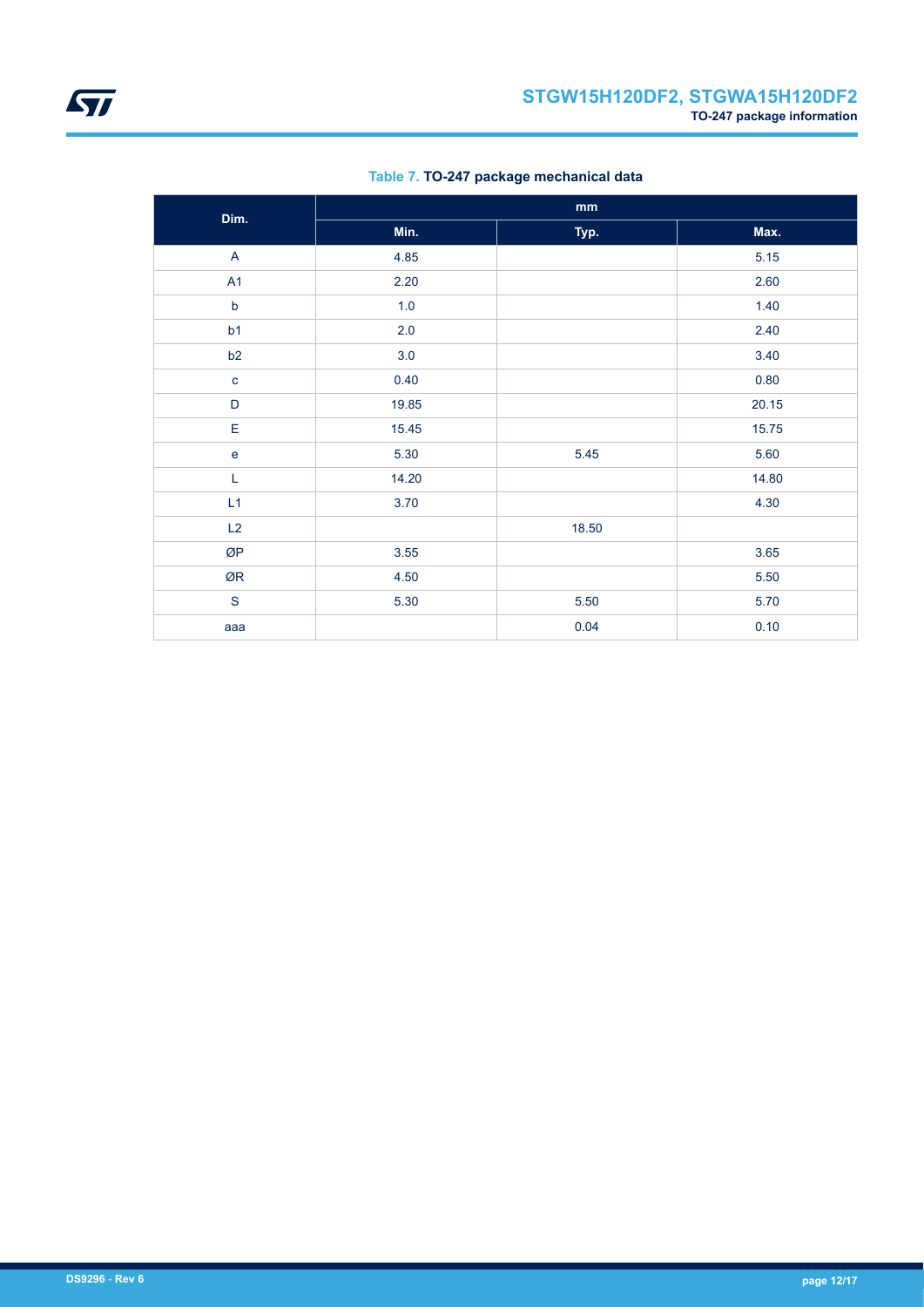<span id="page-12-0"></span>

## **4.2 TO-247 long leads package information**

### **Figure 32. TO-247 long leads package outline**

#### **DIMENSIONS IN mm**



8463846\_3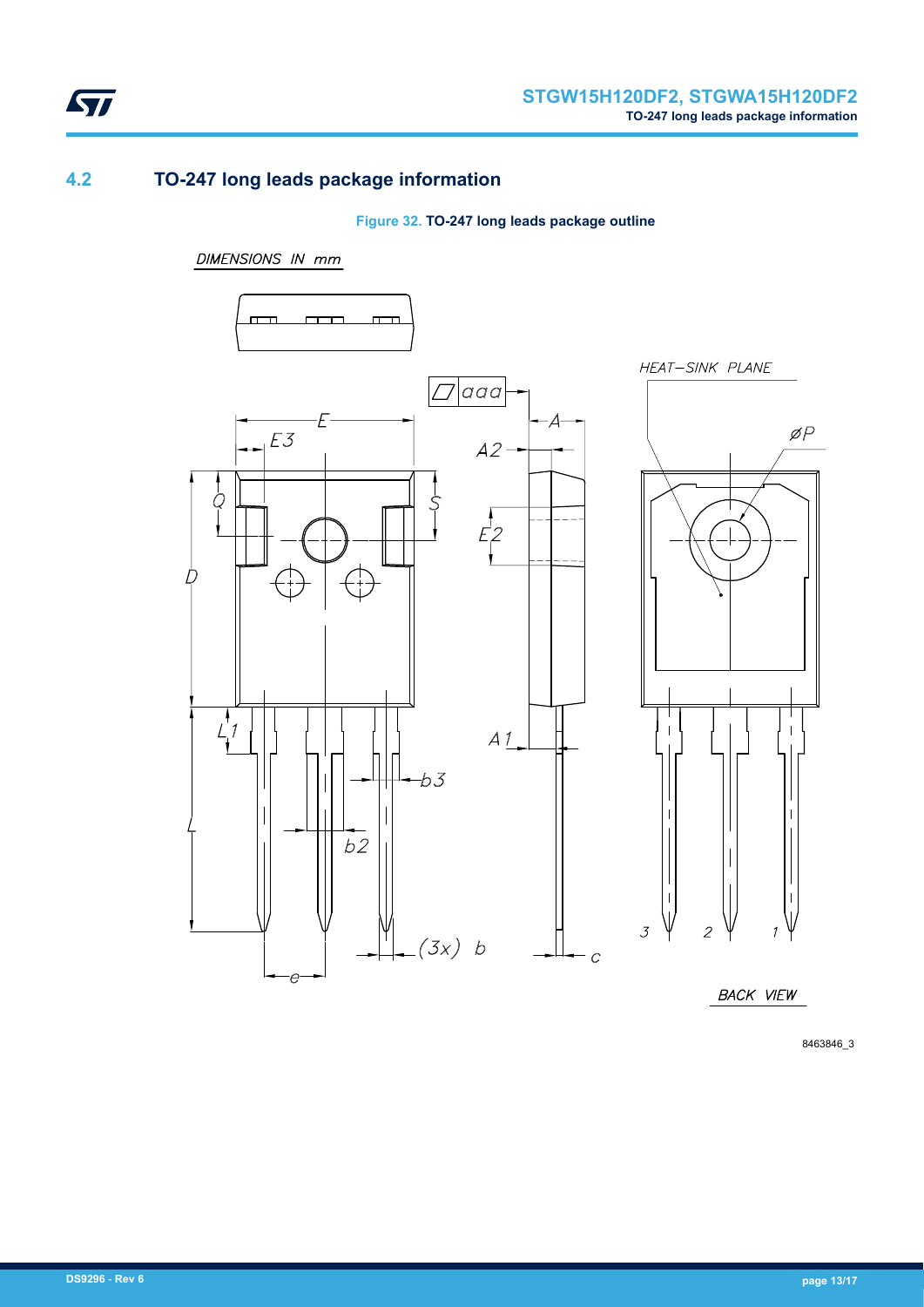| Dim.           |       | mm    |       |
|----------------|-------|-------|-------|
|                | Min.  | Typ.  | Max.  |
| A              | 4.90  | 5.00  | 5.10  |
| A1             | 2.31  | 2.41  | 2.51  |
| A2             | 1.90  | 2.00  | 2.10  |
| $\mathsf b$    | 1.16  |       | 1.26  |
| b2             |       |       | 3.25  |
| b3             |       |       | 2.25  |
| $\mathbf c$    | 0.59  |       | 0.66  |
| D              | 20.90 | 21.00 | 21.10 |
| E              | 15.70 | 15.80 | 15.90 |
| E <sub>2</sub> | 4.90  | 5.00  | 5.10  |
| E <sub>3</sub> | 2.40  | 2.50  | 2.60  |
| $\mathbf{e}$   | 5.34  | 5.44  | 5.54  |
| L              | 19.80 | 19.92 | 20.10 |
| L1             |       |       | 4.30  |
| $\mathsf P$    | 3.50  | 3.60  | 3.70  |
| $\mathsf Q$    | 5.60  |       | 6.00  |
| $\mathbf S$    | 6.05  | 6.15  | 6.25  |
| aaa            |       | 0.04  | 0.10  |

## **Table 8. TO-247 long leads package mechanical data**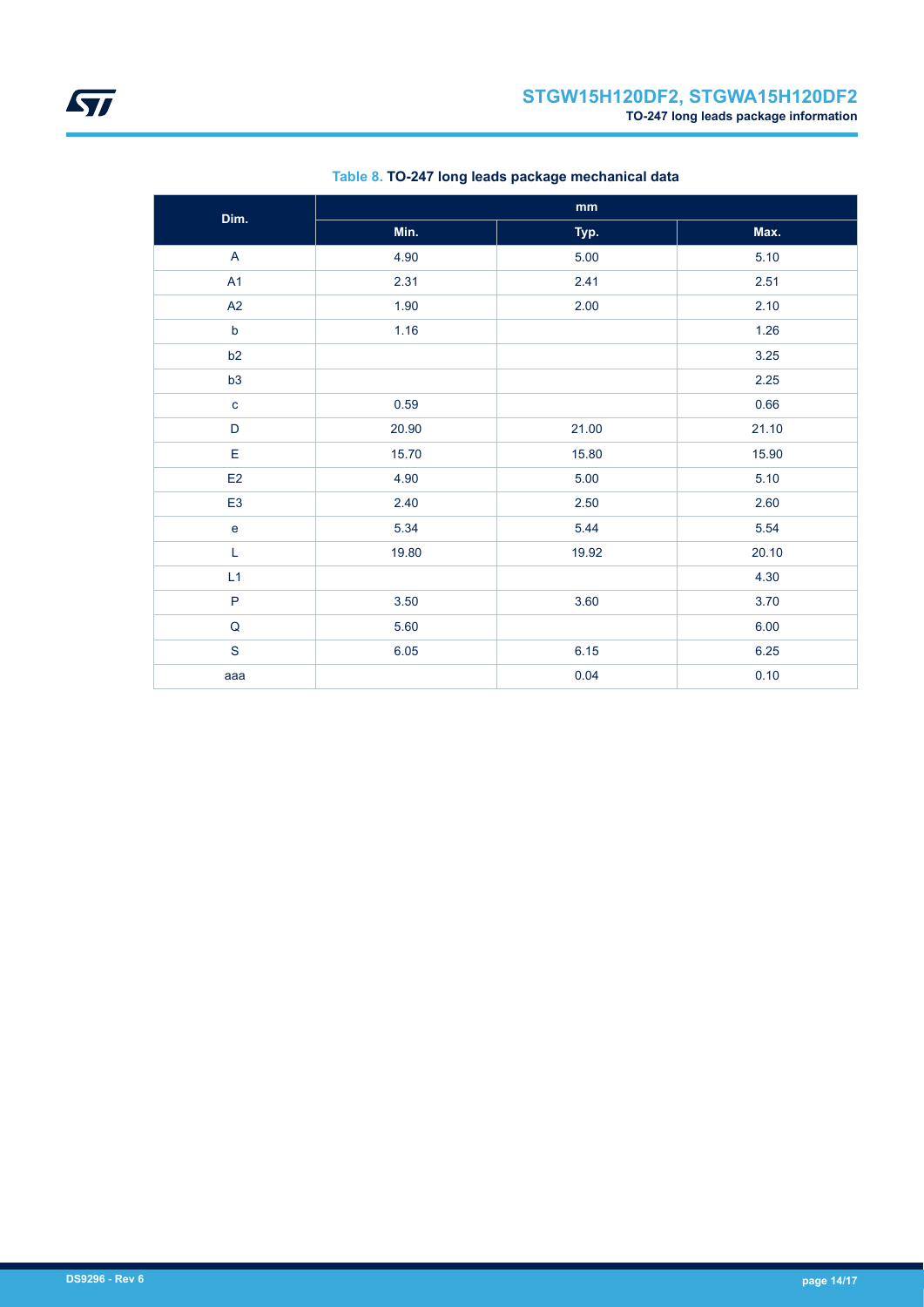# <span id="page-14-0"></span>**Revision history**

| <b>Date</b> | <b>Revision</b> | <b>Changes</b>                                                                          |
|-------------|-----------------|-----------------------------------------------------------------------------------------|
| 03-Oct-2012 | 1               | Initial release.                                                                        |
|             |                 | Updated title and features in cover page.                                               |
| 03-Mar-2014 | 2               | Updated Section 4: Package mechanical data.<br>Minor text changes.                      |
| 08-Apr-2014 | 3               | Added Section 2.1: Electrical characteristics (curves).                                 |
|             |                 | Minor text changes.                                                                     |
|             | 4               | Added 4.2: TO-247 long leads, STGWA15H120DF2.                                           |
| 29-Jan-2015 |                 | Updated Figure 29.: Gate charge test circuit.                                           |
|             |                 | Updated Figure 30.: Switching waveform and Figure 31.: Diode reverse recovery waveform. |
|             |                 | Minor text changes.                                                                     |
| 04-Mar-2015 | 5               | Updated Figure 5.: Output characteristics $(T_1 = 175 \degree C)$                       |
|             |                 | Minor text changes.                                                                     |
| 08-Apr-2021 |                 | Updated Table 1. Absolute maximum ratings.                                              |
|             | 6               | Updated Section 4 Package information.                                                  |
|             |                 | Minor text changes.                                                                     |

### **Table 9. Document revision history**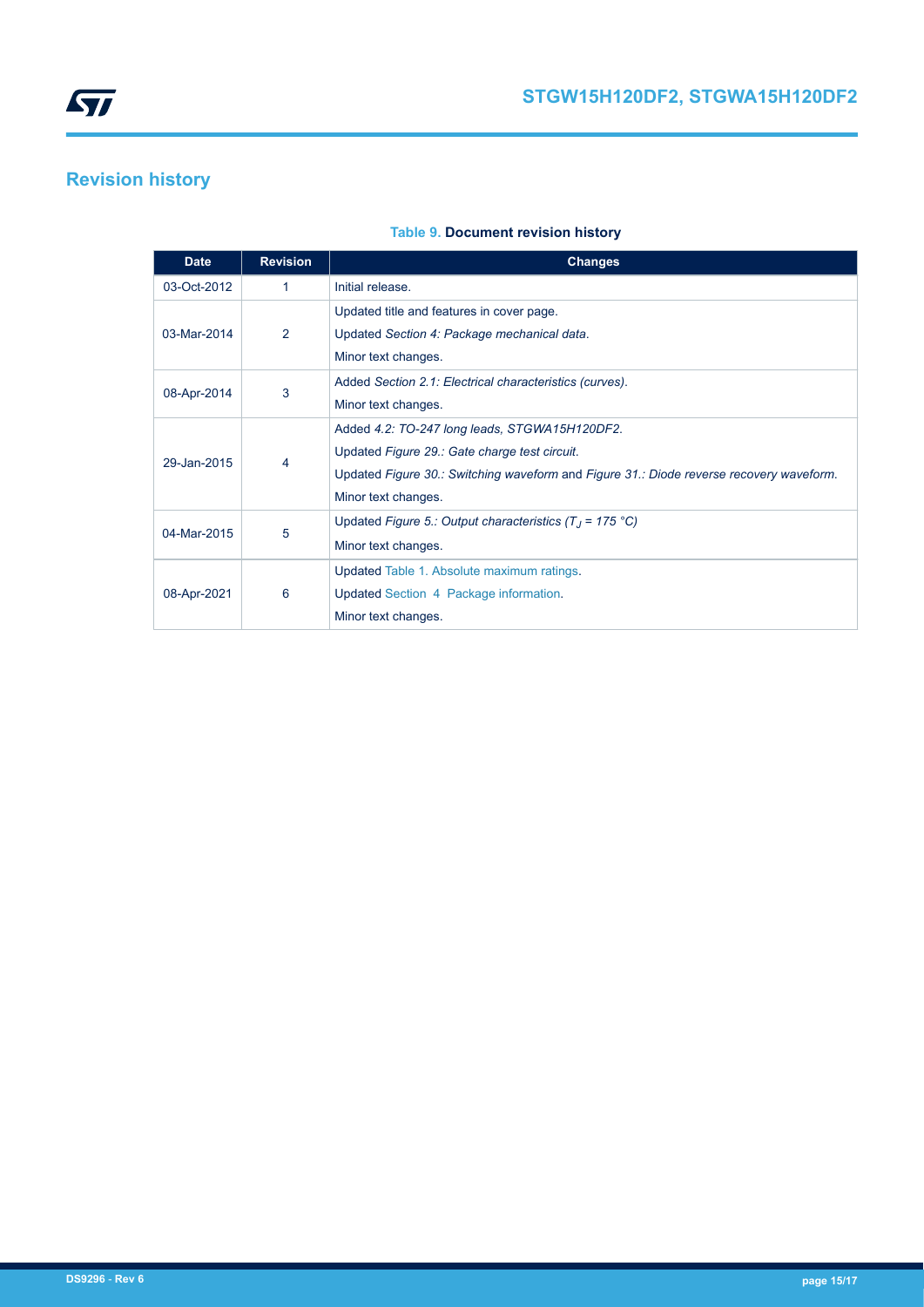

# **Contents**

| 2 <sup>1</sup>          |  |  |  |  |  |  |
|-------------------------|--|--|--|--|--|--|
|                         |  |  |  |  |  |  |
| 3 <sup>1</sup>          |  |  |  |  |  |  |
| $\overline{\mathbf{4}}$ |  |  |  |  |  |  |
|                         |  |  |  |  |  |  |
|                         |  |  |  |  |  |  |
|                         |  |  |  |  |  |  |